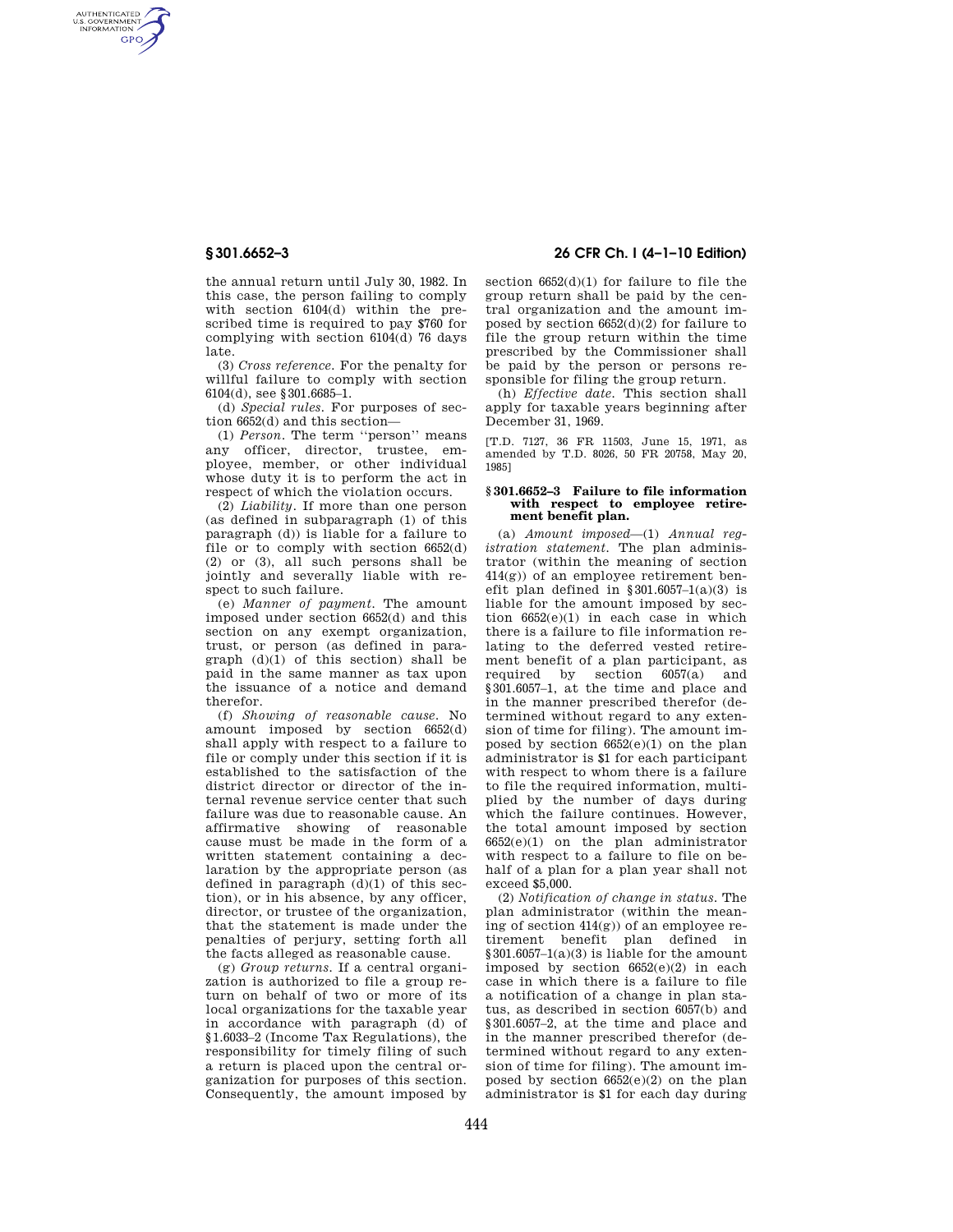## **Internal Revenue Service, Treasury § 301.6652–3**

which the failure to so file a notification of a change in plan status continues. However, the total amount imposed by section  $6652(e)(2)$  on the plan administrator with respect to a failure to file a notification of a change in plan status shall not exceed \$1,000.

(3) *Annual return of funded plan of deferred compensation.* Under section 6652(f) the amount described in this subparagraph is imposed in each case in which there is a failure to file the annual return described in section 6058(a) on behalf of a plan described in §301.6058–1(a) at the time and in the manner prescribed therefor (determined with regard to any extension of time for filing). The employer maintaining the plan is liable for the amount imposed with respect to a failure to so file the annual return in each case in which the employer must file the return under §301.6058–1(a). The plan administrator (within the meaning of section  $414(g)$  is liable for the amount imposed in each case in which the plan administrator must file the return under §301.6058–1(a). In the case of an individual retirement account or annuity described in section 408, the individual described in  $$301.6058-1(d)(2)$ who must file the annual return under §301.6058–1(d) is liable for the amount imposed with respect to a failure to so file the annual return. The amount imposed is \$10 for each day during which the failure to file the annual return on behalf of a plan for a year continues. However, the total amount imposed with respect to a failure to file on behalf of a plan for any year shall not exceed \$5,000.

(4) *Actuarial statement in case of mergers.* The plan administrator (within the meaning of section 414(g)) is liable for an amount imposed by section 6652(f) in each case in which there is a failure to file the actuarial statement described in section 6058(b) at the time and in the manner prescribed therefor (determined with regard to any extension of time for filing). The amount imposed by section 6652(f) on the plan administrator is \$10 for each day during which the failure to file the statement with respect to a merger, consolidation or transfer of assets or liabilities continues. However, the amount imposed by section  $6652(f)$  on the plan adminis-

trator with respect to a failure to file the statement with respect to a merger, consolidation or transfer shall not exceed \$5,000.

(5) *Information relating to certain trusts and annuity and bond purchase plans.*  Under section 6652(f) the amount described in this subparagraph is imposed in each case in which there is a failure to file a return or statement required by section 6047 at the time and in the manner prescribed therefor in §1.6047–1 (determined with regard to any extension of time for filing). The amount is imposed upon the trustee of a trust described in section 401(a), custodian of a custodial account or issuer of an annuity contract, as the case may be (see  $$1.6047-1(a)(1)$  (i) and (ii)). The amount imposed by section 6652(f) is \$10 for each day during which the failure to file with respect to a payee for a calendar year continues. However, the amount imposed with respect to a failure to file with respect to a payee for a calendar year shall not exceed \$5,000.

(b) *Showing of reasonable cause.* (1) No amount imposed by section 6652(e) shall apply with respect to a failure to file information relating to the deferred vested retirement benefit of a plan participant under section 6057(a), or a failure to give notice of a change in plan status under section 6057(b), if it is established to the satisfaction of the director of the internal revenue service center at which the information or notice is required to be filed that the failure was due to reasonable cause.

(2) No amount imposed by section  $6652(f)$  shall apply with respect to a failure to file a return or statement required by section 6058 or 6047, or a failure to provide material items of information called for on such a return or statement, if it is established to the satisfaction of the appropriate district director or the director of the internal revenue service center at which the return or statement is required to be filed that the failure was due to reasonable cause.

(3) An affirmative showing of reasonable cause must be made in the form of a written statement setting forth all the facts alleged as reasonable cause. The statement must contain a declaration by the appropriate individual that